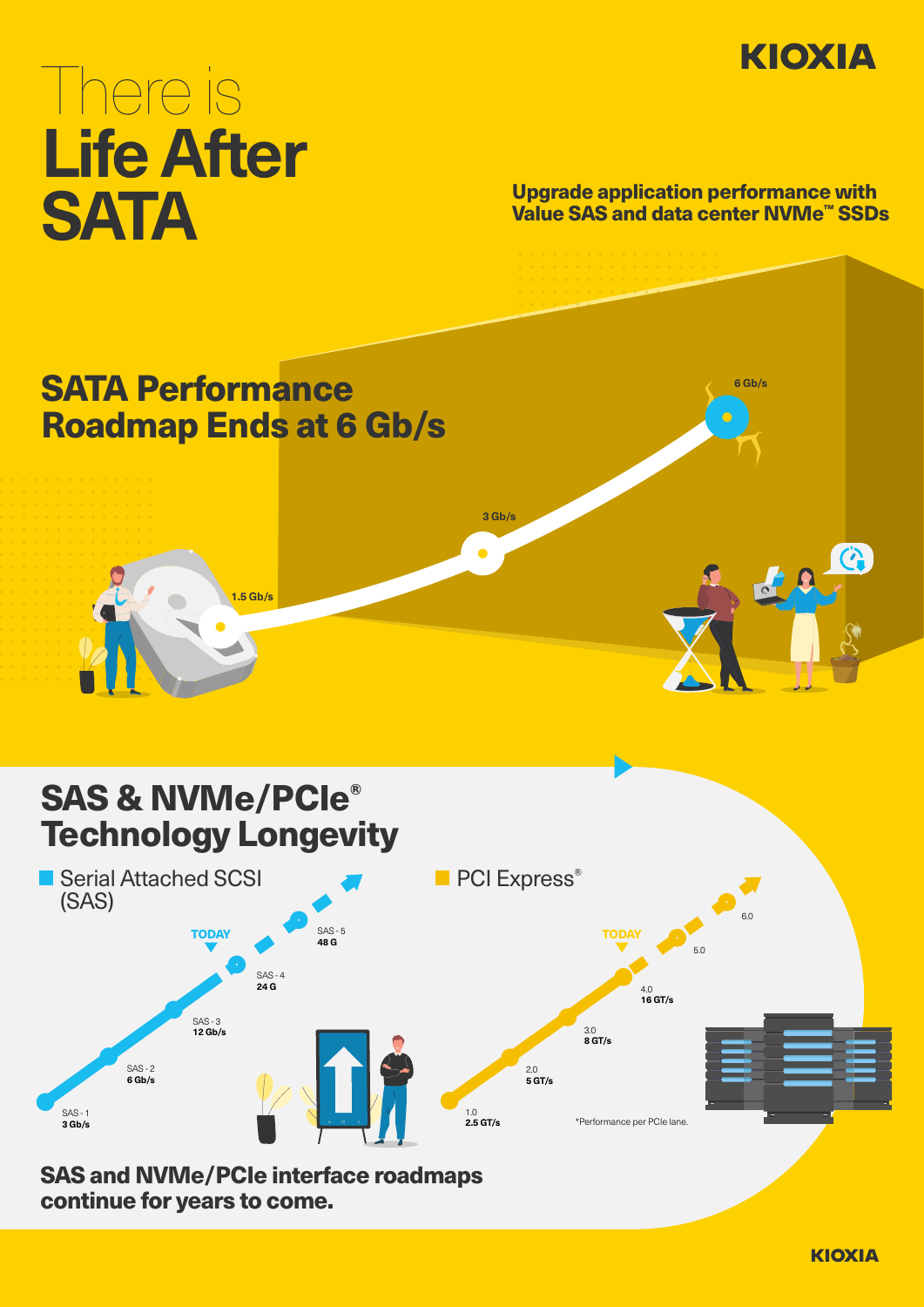## A Better Life with KIOXIA Next Gen Solutions